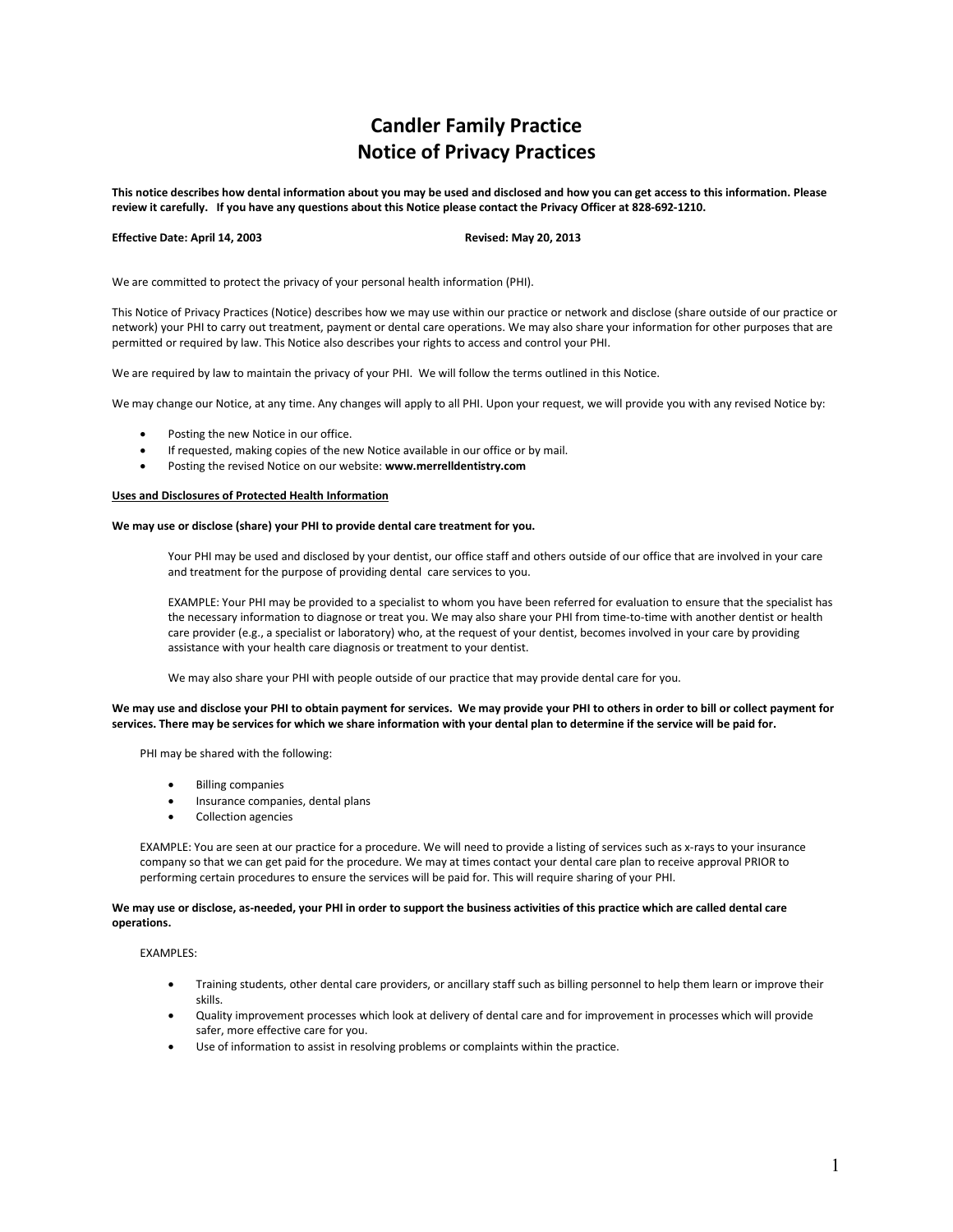**We may use and disclose your PHIin other situations without your permission:**

- If required by law: The use or disclosure will be made in compliance with the law and will be limited to the relevant requirements of the law. For example, we may be required to report gunshot wounds or suspected abuse or neglect.
- Public health activities: The disclosure will be made for the purpose of controlling disease, injury or disability and only to public health authorities permitted by law to collect or receive information. We may also notify individuals who may have been exposed to a disease or may be at risk of contracting or spreading a disease or condition.
- Health oversight agencies: We may disclose protected health information to a health oversight agency for activities authorized by law, such as audits, investigations, and inspections. Oversight agencies seeking this information include government agencies that oversee the health care system, government benefit programs, other government regulatory programs and civil rights laws.
- **Egal proceedings:** To assist in any legal proceeding or in response to a court order, in certain conditions in response to a subpoena, or other lawful process.
- Police or other law enforcement purposes: The release of PHI will meet all applicable legal requirements for release.
- Coroners, funeral directors: We may disclose protected health information to a coroner or medical examiner for identification purposes, determining cause of death or for the coroner or medical examiner to perform other duties authorized by law
- Special government purposes: Information may be shared for national security purposes, or if you are a member of the military, to the military under limited circumstances.
- Correctional institutions: Information may be shared ifyou are an inmate or under custody of law which is necessary for your health or the health and safety of other individuals.
- **Workers' Compensation:** Your protected health information may be disclosed by us as authorized to comply with workers' compensation laws and other similar legally-established programs.

## **Other uses and disclosures of your dental information.**

Business Associates: Some services are provided through the use of contracted entities called "business associates". We will always release only the minimum amount of PHI necessary so that the business associate can perform the identified services. We require the business associate(s) to appropriately safeguard your information. Examples of business associates include billing companies or transcription services.

Dental Information Exchange: We may make your dental information available electronically to other dental care providers outside of our facility who are involved in your care.<br>Treatment alternatives: We may provide you notice of treatment options or other dental related services that may improve your

overall dental health.

Appointment reminders: We may contact you as a reminder about upcoming appointments or treatment.

# **We may use or disclose your PHIin the following situations UNLESS you object.**

- We may share your information with friends or family members, or other persons directly identified by you at the level they are involved in your care or payment of services. If you are not present or able to agree/object, the dental care provider using professional judgment will determine if it is in your best interest to share the information. For example, we may discuss post procedure instructions with the person who drove you to the facility unless you tell us specifically not to share the information.
- We may use or disclose protected health information to notify or assist in notifying a family member, personal representative or any other person that is responsible for your care of your location, general condition or death.
- We may use or disclose your protected health information to an authorized public or private entity to assist in disaster relief efforts.

# All other uses and disclosures not recorded in this Notice will require a written authorization from you or your personal representative.

Written authorization simply explains how you want your information used and disclosed. Your written authorization may be revoked at any time, in writing. Except to the extent that your doctor or this practice has used or released information based on the direction provided in the authorization, no further use or disclosure will occur.

#### **Your Privacy Rights**

You have certain rights related to your protected health information. All requests to exercise your rights must be made in writing to Candler<br>Family Practice 1215 Smokey Park Hwy Candler, NC 28715